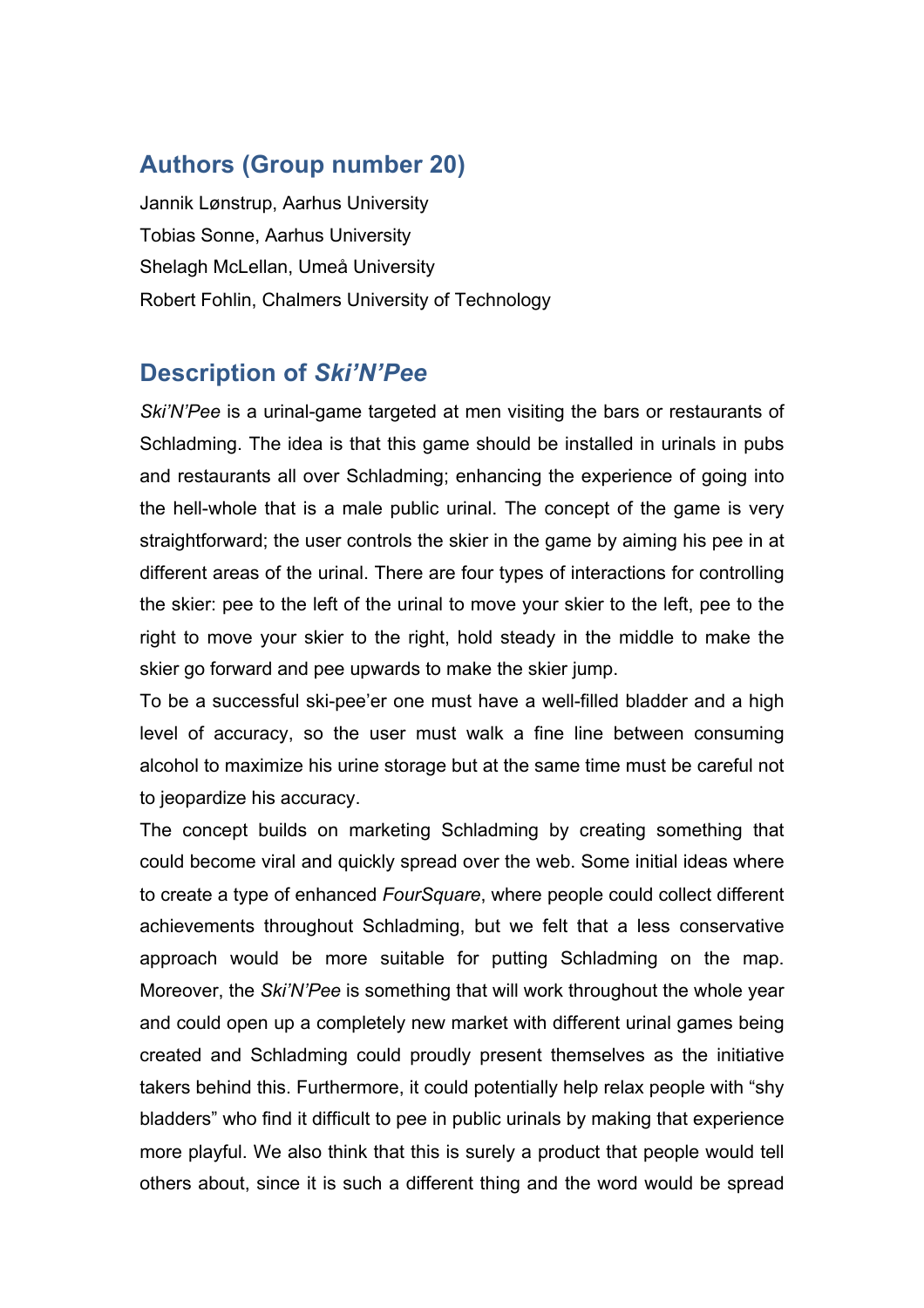about Schladming. Of course, this will probably not mean that people would go *"Hey, let's go to Schladming on vacation so that we can play that peegame"*, but it would help increasing the knowledge about Schladming, and people are more likely to further look up Schladming and find out more about the city and the many activities and might just end up actually going and visit the city as well.

## **Use Scenario**

Two friends are hanging out in a pub in Schladming. After a few beers the two look at each other and say: *"It's time"*; they feel there are loaded up for a game of Ski'N'Pee. They walk into the urinal and assume their positions in from of the urinal. The game prompts them by asking *"Single-player or multiplayer?"*, they both respond by saying *"Multiplayer"*. The game tells them to *"Assume positions"*, *"Get ready", "3, 2, 1, go"*. They start to pee into the urinal and their skier is off. By avoiding the obstacles in the game and reaching as far as they can points are gathered and after 42 seconds one of they players runs out of pee and his skier falls over and the game is over, he gets shown a end screen where his score and time are shown but much to his disappointment, he did not beat the highscore set by Back Jauer.

The other player is still going strong, and after 1 minute and 23 seconds he can't go on anymore and his game is over. He is very pleased to find out that he just claimed the *"Today's Longest Goer"* and is now first-placed on the highscore list over *"Today's Longest Pee"*, he did not however manage to break into any of the *All-time Highscore* lists. The losing player congratulates the winner and tells him *"The next beer is on me, but we'll be back here later tonight and I will have my revenge then"*.

## **Technologies used**

The technologies summarized:

- Computer on which the game is ran.
- Camera for highscore photos.
- Pressure sensors in the urinal to detect the user input.